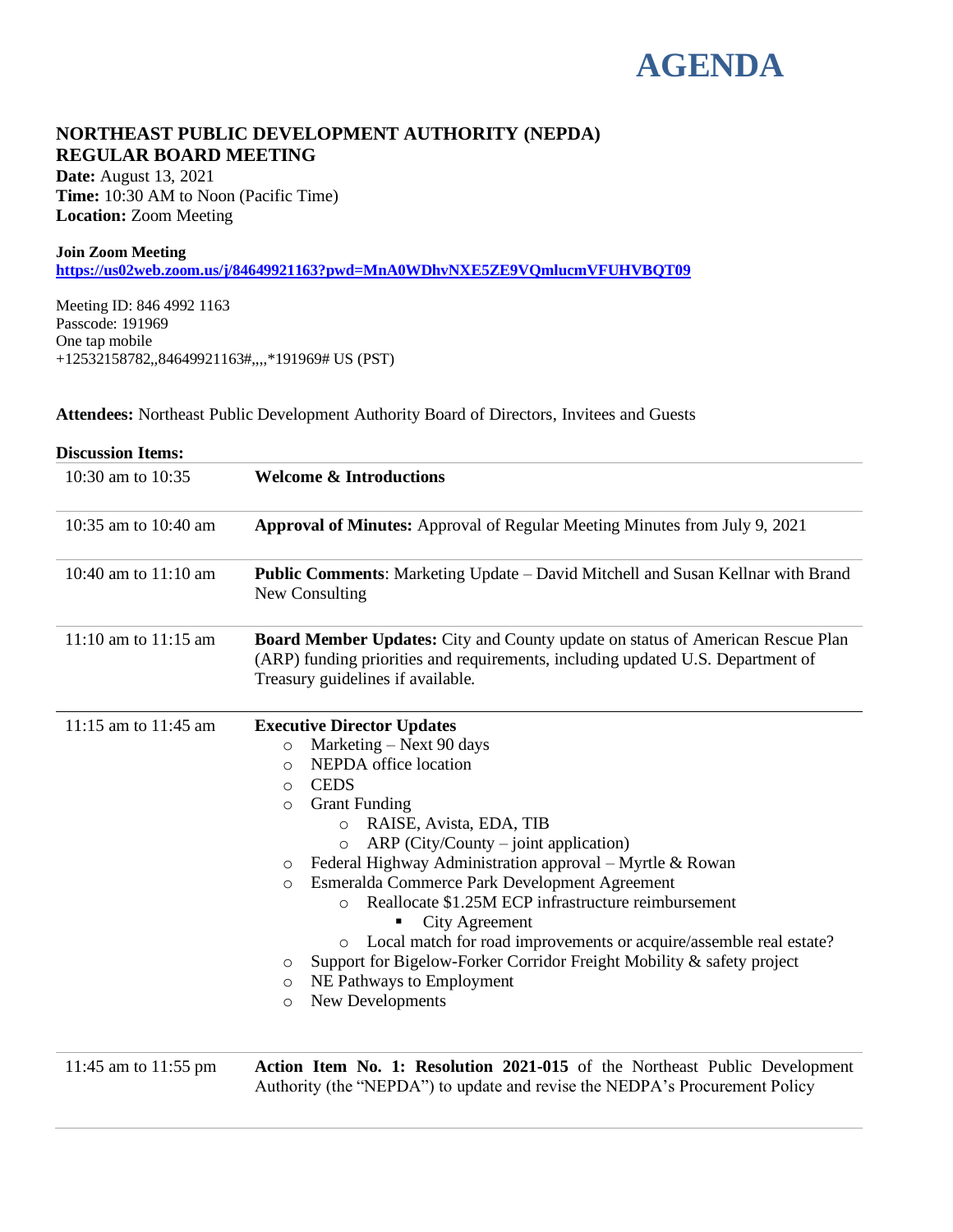

#### 11:55 am to 12:00 pm **Notable items, Around the Room, Closing**

**NEXT MEETING**: **August 17, 2021**, 10:30 AM to Noon, by Zoom or at the Northeast Community Center, 4001 North Cook Street, Spokane, WA 99207 (south conference room, lower level).

#### **DISCLOSURES**

**AMERICANS WITH DISABILITIES ACT (ADA) INFORMATION:** The City of Spokane is committed to providing equal access to its facilities, programs and services for persons with disabilities. Individuals requesting reasonable accommodations or further information may call, write, or email Human Resources at 509.625.6363, 808 W. Spokane Falls Blvd, Spokane, WA, 99201; or. Persons who are deaf or hard of hearing may contact Human Resources through the Washington Relay Service at 7-1-1. Please contact us forty-eight (48) hours before the meeting date.

**EXECUTIVE SESSION**: An Executive Session may be called during the meeting. The purpose must be announced and is limited by RCW 42.30.110. Examples include: (1) to discuss with legal counsel litigation, potential litigation and/or legal risks  $(RCW 42.30.110(1)(i))$ ; (2) to consider the acquisition of real estate by lease or purchase when public knowledge regarding such consideration would cause a likelihood of increased price (RCW 42.30.110(1)(b)); and (3) to consider the minimum price at which real estate will be offered for sale or lease when public knowledge regarding such consideration would cause a likelihood of decreased price (final action selling or leasing public property shall be taken in a meeting open to the public)(RCW 42.30.110(1)(c)).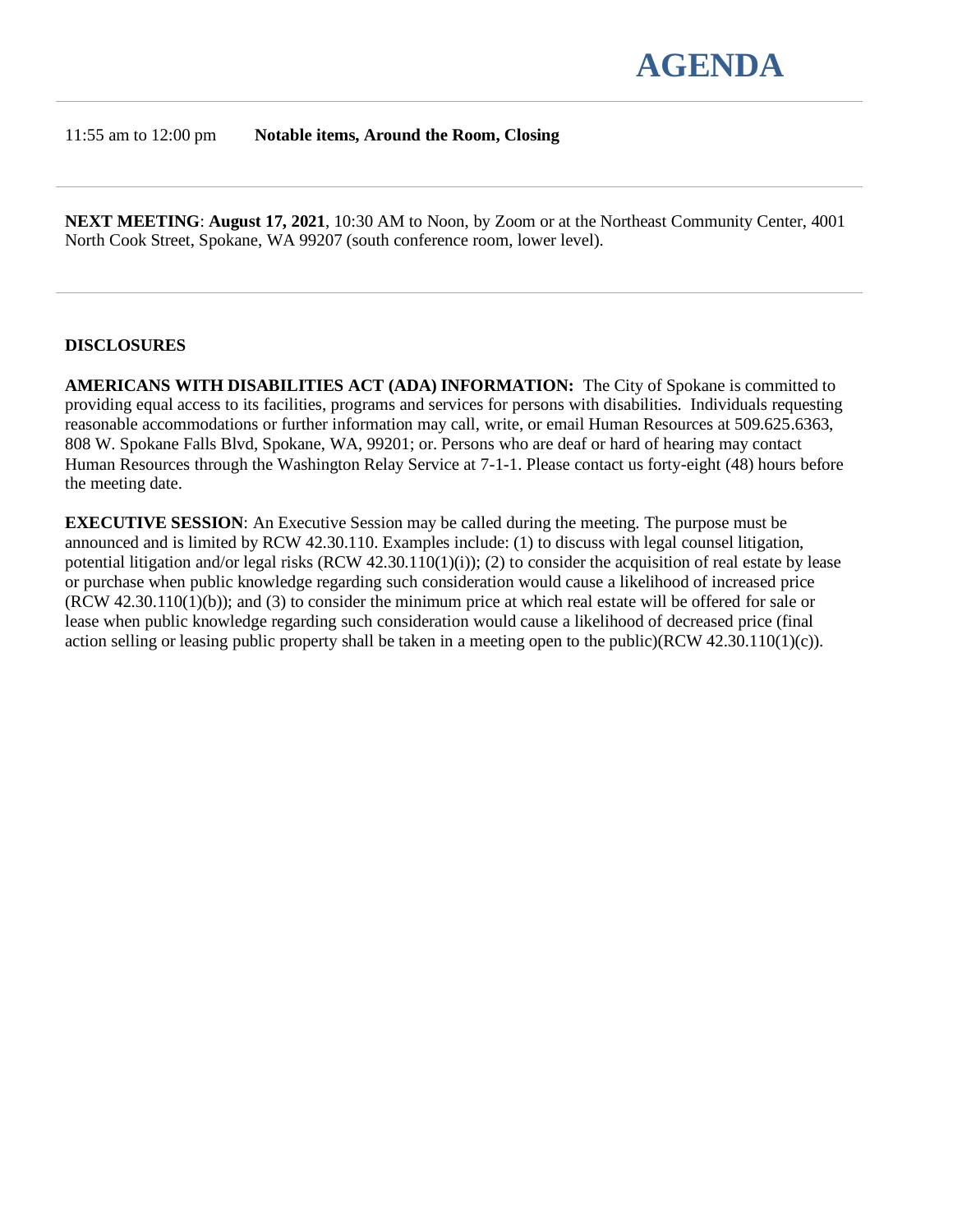# **NORTHEAST PUBLIC DEVELOPMENT AUTHORITY**

**Date:** July 9, 2021 **Meeting Time:** 10:30 AM **Location:** Board Members and Public attendance via Zoom.

# **Welcome and Introductions**

Board Chair Kerns called the meeting to order at 10:36 AM. He noted that a quorum was present.

\_\_\_\_\_\_\_\_\_\_\_\_\_\_\_\_\_\_\_\_\_\_\_\_\_\_\_\_\_\_\_\_\_\_\_\_\_\_\_\_\_\_\_\_\_\_\_\_\_\_\_\_\_\_\_\_\_\_\_\_\_\_\_\_\_\_\_\_\_\_\_\_\_\_\_\_\_\_\_\_\_\_\_\_

# **Attendees**:

NEPDA Board of Directors

- Josh Kerns
- Michael Cathcart
- Cindy Wendle
- Scott Simmons
- Cheryl Stewart
- Marlene Feist

Not in attendance:

• Jordan Tampien

#### Board Staff

- David Guthrie, Executive Director
- Megan Clark, Legal Counsel

#### Guests

- Ron Valencia, Spokane County
- Shae Blackwell, City of Spokane
- Tony Baird & Laura Harbinson, The Woodshop

# **Approval of Minutes**

Commissioner Kerns asked if anyone was opposed to approving the Regular Board Meeting Minutes from June 11, 2021. Hearing no objections, a motion was made by Michael Cathcart to approve the minutes. The motion was seconded by Scott Simmons. The motion passed unanimously.

# **Public Comment**:

Tony Baird and Laura Harbinson from the Woodshop, a full service marketing agency, presented a marketing and communication support plan to the NEPDA board.

Tony and Laura explained that The Woodshop (TWS) is a full service marketing firm, including digital and traditional marketing, SEO services, website and brand and collateral design. They offer very strong reporting, testing and transparent processes to measure clicks, site traffic, and other metrics. TWS will work alongside the NEPDA to create a marketing strategy for both Make It Spokane and Spokane Made brands and the best possible path to achieving goals that satisfy both the board's objectives and the target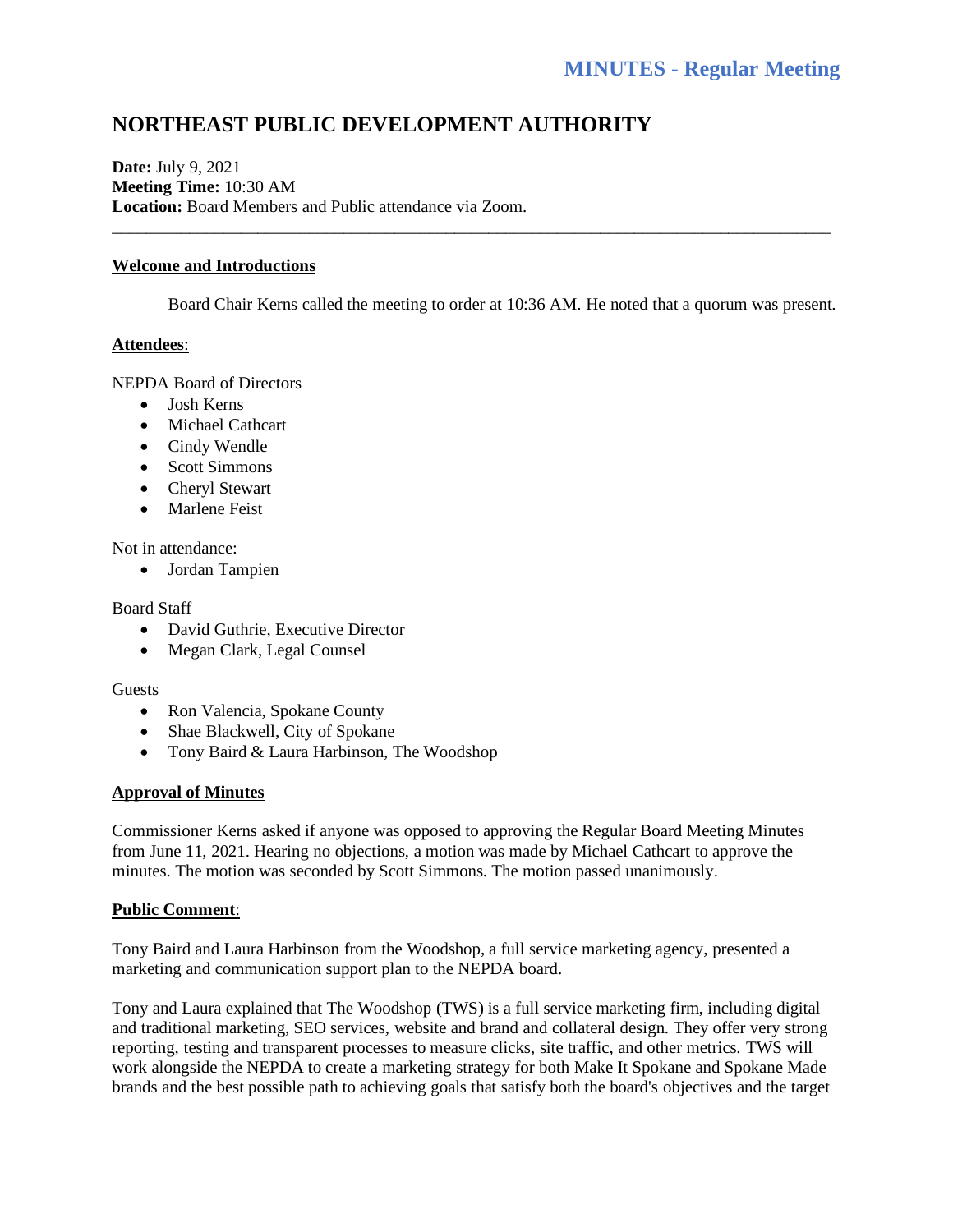demographics' needs. Goals include: increased brand awareness and outreach to begin the process of lead generation and Top of Mind awareness.

- Increased impressions and expanded brand recognition.
- Increasing the positive perception of the Hillyard and Northeast Spokane area.
- Highlighting local, emotional stories and bringing culture and history of the area to the forefront.

TWS explained that content created will feature aspects that appeal to regional business owners/ investors, depending on the brand.

- Increase email marketing database
- Increase website visits
- Increase awareness of brands and growth of lead lists.
- Supply a clear message with our content that supports both brands
- Creating content that compels the consumer and makes a connection within the community.
- Content will strengthen bonds within and outside the Spokane area about our passionate people and great city.
- Creating evergreen content that allows maximum use of the assets
- Ultimately, increase business development leads for NEPDA

Various tactics were discussed, including transformational stories of the businesses and their owners, rooted in the neighborhood, videos, web content, email content, social media content, print and digital ads, and a neighborhood into packet. A one year budget to successfully implement the marketing and communication plan is estimated by TWS at approximately \$3,500 per month, or \$42,000 per year.

The Executive Director reminded the board that Make It Spokane was the brand name for the NEPDA, and is focused on recruitment outside the area. Spokane Made is the brand name for the Hillyard Merchant's Association, and is focused on increasing brand awareness regionally, local business recruitment and support. Cindy Wendle noted that we needed a single overarching message for Make It Spokane and Spokane Made. David Guthrie suggested that the overarching brand is the "Spokane Makers District." Northeast Spokane is considered gritty by some, but Hillyard likes it that way. We (Hillyard) aren't trying to appeal to everyone. We are focused on attracting the makers, builders, suppliers, artisan, craftsman, contractors and others, who want to be a part of the "workbench" of the region. We are blue collar and proud of that fact. We presently have successful business clusters that we can build on. It's well documented that clusters of businesses increase the productivity with which companies can complete, regionally and nationally. We will identify businesses locally and throughout the Northwest who are not located in northeast Spokane, but who may benefit from locating near the identified business clusters. We will then create an outbound marketing campaign targeting these businesses, and actively recruit them to the Spokane Makers District.

# **Board Updates**

Michael Cathcart noted that he met with a team at Doordash, who expressed interest in working with the Hillyard Merchants Association to help grow local business.

# **Executive Director Updates**

#### **Procurement Policy**

Megan Clark, NEPDA general counsel, updated the board about her prior research into the benefits of applying for membership to the MRSC, and recommended revisions to the NEPDA Procurement Policy, to insure alignment with MRSC requirements.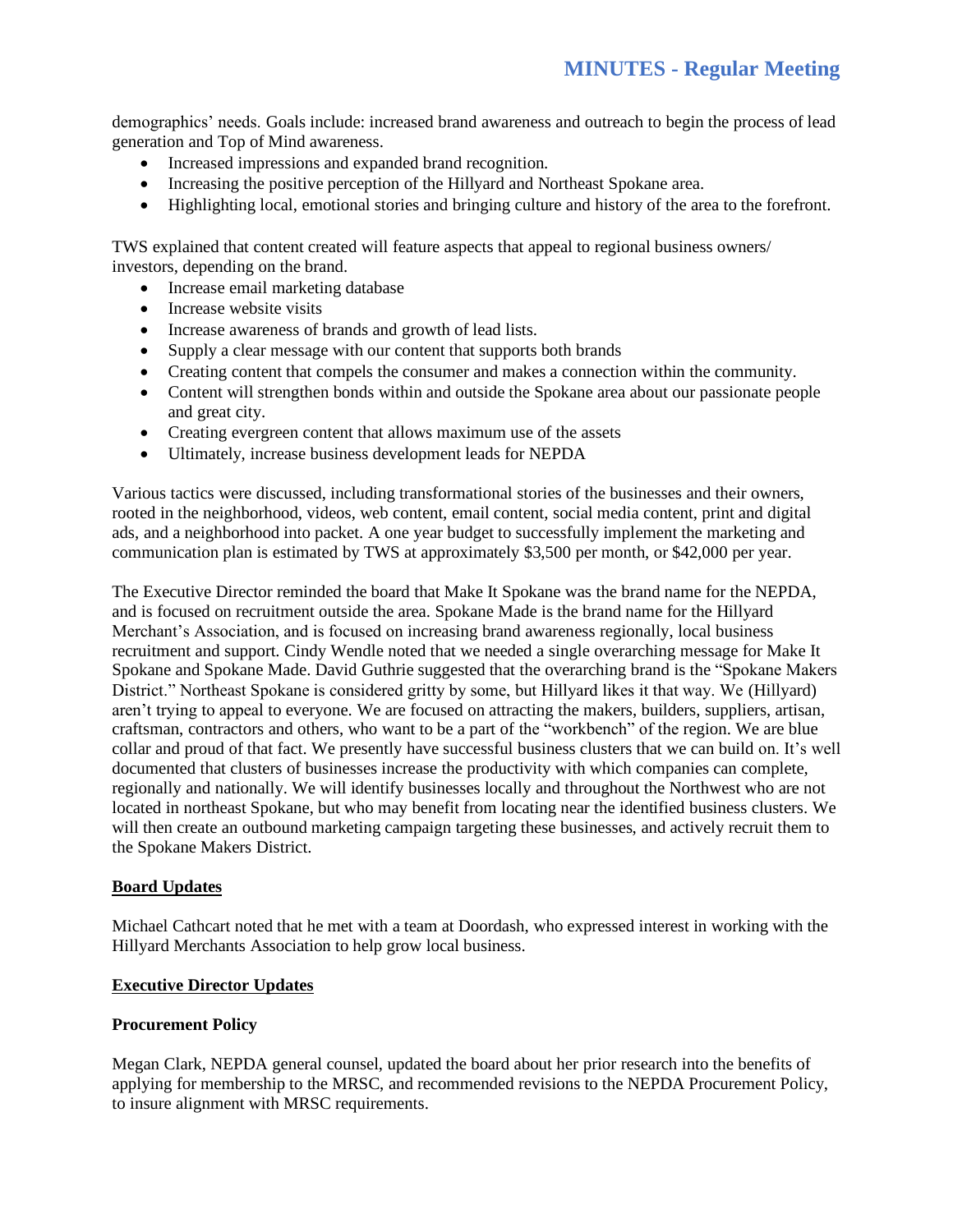Megan Clark noted that we will need to modify the NEPDA procurement policy to add language regarding membership in MRSC. The purpose of the revision is to more efficiently conduct NEPDA business, and mitigate risk. Procurement Policy revisions are expected to include:

- Purchased Services (defined: routine, necessary, continuing contracts ex. internet service provider)
	- $\circ$  Under \$5k no competition
	- o \$5k-\$50k obtain 3 informal quotes (selecting from MRSC to the best of NEPDA's ability)
	- $\circ$  \$50k-\$300k notification to public/MRSC, obtain 3 quotes, shall select from MRSC
	- o \$300k+ formal RFP, shall select from MRSC
- Personal Services (defined: contracts that involve some kind of technical expertise, but are not architectural or engineering in nature – ex. Marketing, accountant/financial)
	- o Under \$20k competition encouraged but not required, select from MRSC to best of NEPDA's ability
	- $\circ$  \$20k-\$50k obtain 3 informal quotes, select from MRSC to best of NEPDA's ability
	- o \$50k-\$300k notification to public/MRSC, obtain 3 quotes, shall select from MRSC [Note: we may want to break this down even further since that is such a wide range of amounts]
	- o \$300k+ formal RFP, shall select from MRSC
- Professional Services (defined: architectural/engineering)
	- $\circ$  Under \$20k competition encouraged but not required, select from MRSC to best of NEPDA's ability
	- o \$20k-\$150k Review MRSC roster, select 3 prospective candidates, request informal quote + select from roster, retain printout showing candidates reviewed
	- o \$150k-\$300k Formal RFP to request to MRSC candidates or formal RFQ, shall select from MRSC based on the qualifications required in the statute
	- o \$300k+ Formal RFQ to MRSC candidates, shall select from MRSC based on the qualifications required in the statute

Ms. Clark noted that before finalizing, she would review the Federal rules to see if there are any applicable limits or thresholds to ensure we comply with federal grant requirements, and to ensure there are no other specific requirements for architectural/engineering services contracts, which appear to be the biggest source of litigation. She also noted that there may be areas where the MRSC roster doesn't make sense in some of these, and we can make our use of it permissive. For the larger contracts and the architectural/engineering, it will probably be best to utilize MRSC's list, since those will be where the most potential challenges are.

Guthrie explained that the NEPDA hasn't really needed to join MRSC previously, because our contracts for services have been relatively small. Going forward, we may have larger contracts, including retention of a company to support NEPDA marketing and communication, i.e. website updates, email campaigns, direct mail, and related marketing activities. Megan further advised that the NEPDA board will need to formally consider approving Policy revisions by Resolution at the next meeting.

# **RAISE Planning Grant**

The Executive Director updated the board regarding the \$1M RAISE Planning Grant the NEPDA intends to submit.

> • Integrated Capital Management at the City has been kept in the loop, and supports our grant application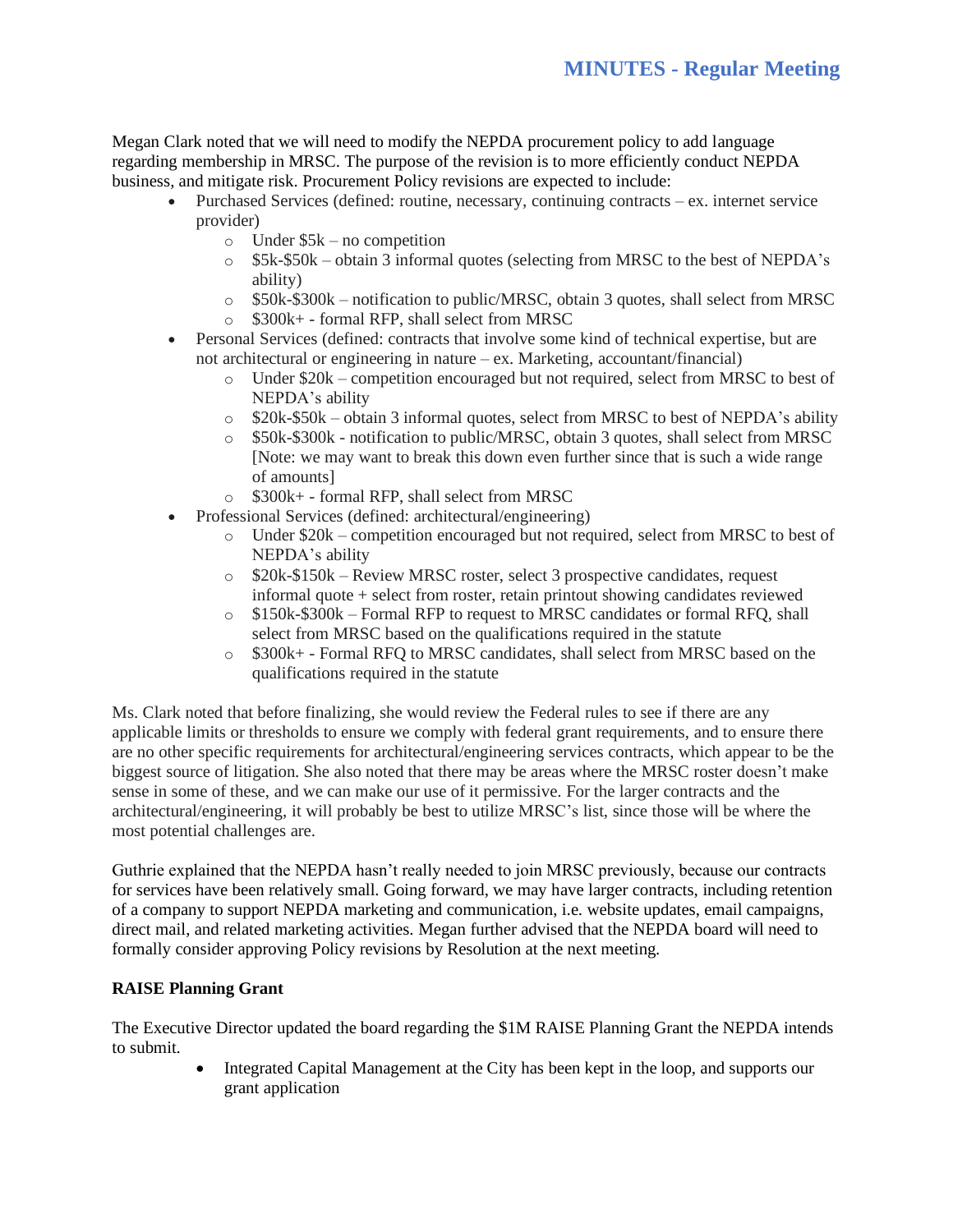- We have requested letters of support from the Mayor and Council President, along with local elected representatives. Councilman Cathcart and Commissioner Kerns noted that they would provide a joint letter of support, which should strengthen our application
- The Mayor's office (Johnnie Perkins has not responded) to date.
- It appears that the Mayor and or Council are working with WSDOT to submit a RAISE Planning Grant to build a Lid (bridge) over I-90. Spokane International Airport is also submitting a RAISE grant application. Both will compete with the NEPDA RAISE Grant Application.
- Breean Beggs was unaware of our pending grant application. At this time, its not clear whether he will support the NEPDA application.
- Meeting with Breean, Candace Mumm, Kate Burke, Erik Poulsen, Shawna Harshman, and various City staff today between  $1 - 2$  pm (City PIES Meeting).
- The application is due this Monday, July  $12<sup>th</sup>$ .
- The NEPDA application is the only application of the three submitted in the region which checks the equity, social justice, and economic development boxes. We should therefore have a very strong application.

Guthrie explained that the City would like a resolution confirming NEPDA board approval to fund the local match required for the RAISE Planning Grant. Megan Clark noted that she has prepared a resolution for board consideration, which includes a commitment to fund the local match, which is 20% of the grant amount. Mr. Guthrie advised that T-O Engineering had estimated the local match requirement in the amount of \$230,000. Scott Simmons noted the proposed resolution did not include a maximum amount, and suggested that any resolution by the board should include a not-to-exceed local amount. Marlene Feist commented that ICM has confirmed that the local match required by the NEPDA is actually \$234,000, not \$230,000.

After further discussion, the board chair asked if there was a motion to fund \$234,000 as local match funding for the RAISE Planning Grant. Scott Simmons made a motion to approve. Chery Stewart seconded the motion. Hearing no objections, the board voted unanimously to approve a resolution to fund the RAISE Planning Grant local match, in an amount not to exceed \$234,000.

# **Esmeralda Commerce Park (ECP)**

The Executive Director explained that LB Stone has responded in writing to NEPDA proposed revisions/amendment to the ECP Development Agreement. He noted the following:

- NEPDA proposal to LB Stone
	- Extend Phase 1 completion until 12/31/2023.
	- Waive the right to request reimbursement of any portion of the \$1.25M until 1/1/2029.
	- Agreement termination date unchanged
	- Subject to City Council Approval
- LB Stone Response
	- Delay completion of Phase 1 until 12/31/2028.
	- Reimbursement delayed until 1/1/2029.
	- **•** Termination date unchanged

Board discussion ensued. It was unanimously agreed by the board members present that the developer's response was not acceptable. While the board supports the Esmeralda Commerce Park development, and commends LB Stone for the quality of its work, delaying the project until 2028 was not consistent with the original representations made by developer when the infrastructure reimbursement was approved by